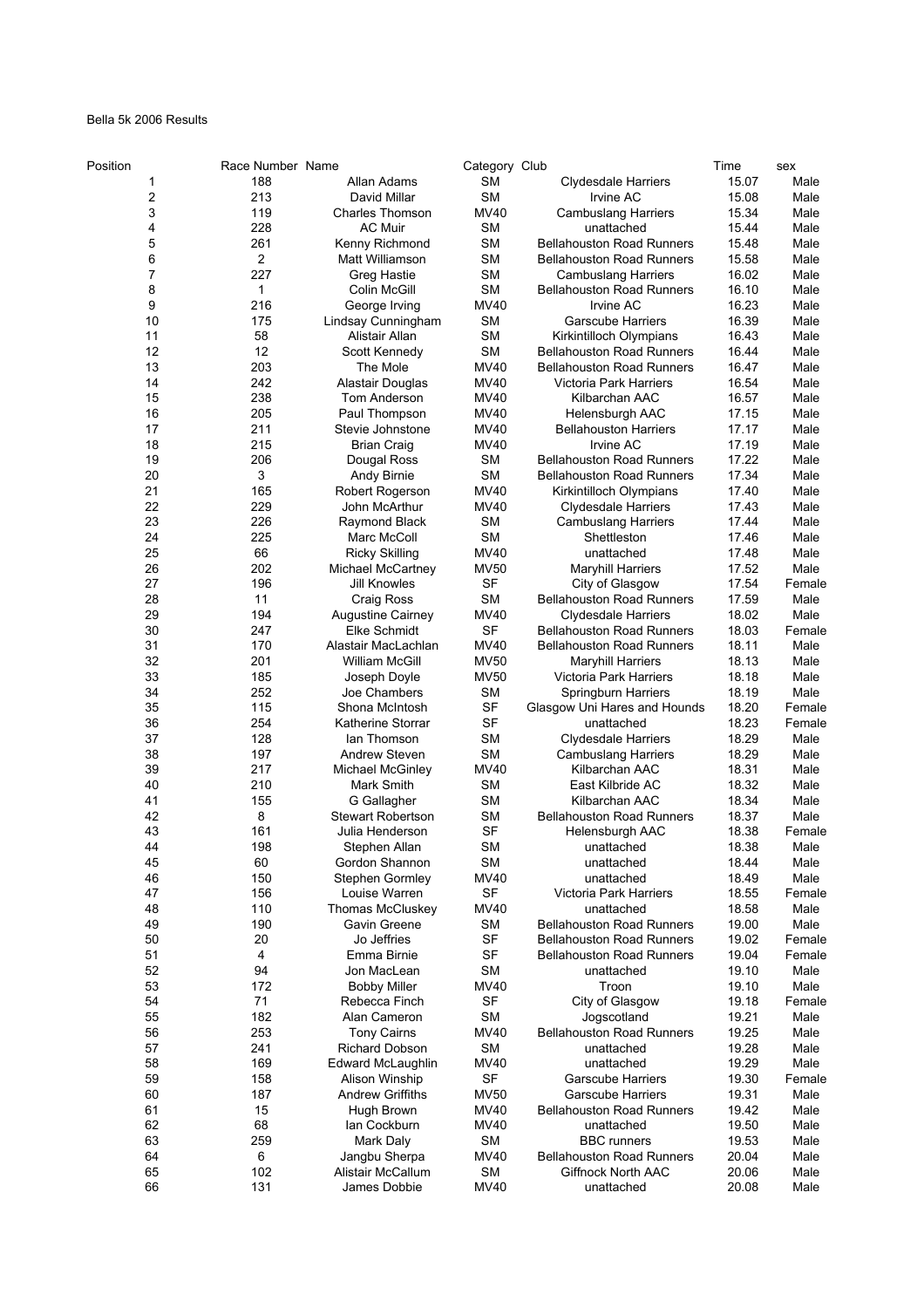| 67  | 186 | James McMillan                   | <b>MV60</b> | Kilbarchan AAC                   | 20.14 | Male             |
|-----|-----|----------------------------------|-------------|----------------------------------|-------|------------------|
| 68  | 139 | David Mooney                     | SΜ          | unattached                       | 20.16 | Male             |
| 69  | 140 | <b>Sharon Stewart</b>            | <b>FV35</b> | <b>Bellahouston Road Runners</b> | 20.19 | Female           |
| 70  | 159 | Alan Fitzsimmons                 | <b>SM</b>   | unattached                       | 20.22 | Male             |
| 71  | 146 | Greig Glendinning                | SΜ          | <b>Bellahouston Road Runners</b> | 20.34 | Male             |
| 72  | 178 | Jennifer Fitzgerald              | <b>SF</b>   | Helensburgh AAC                  | 20.38 | Female           |
| 73  | 245 | Paul Goddard                     | <b>SM</b>   | <b>Garscube Harriers</b>         | 20.38 | Male             |
| 74  | 130 | Jonathan Slow                    | MV40        | <b>Bellahouston Road Runners</b> | 20.39 | Male             |
| 75  | 16  | Sarah Dowling                    | <b>FV35</b> | <b>Bellahouston Road Runners</b> | 20.40 | Female           |
| 76  | 167 | David Mitchell                   | <b>MV60</b> | Clydesdale Harriers              | 20.40 | Male             |
| 77  | 7   | Ronnie Campbell                  | SΜ          | <b>Bellahouston Road Runners</b> | 20.46 | Male             |
| 78  | 55  | Murdoch Rodgers                  | <b>MV50</b> | unattached                       | 20.48 | Male             |
| 79  | 149 | Nikki Johnston                   | <b>FV35</b> | <b>Bellahouston Road Runners</b> | 20.48 | Female           |
| 80  | 212 |                                  | <b>SF</b>   |                                  |       |                  |
| 81  |     | Aileen McManus                   |             | unattached                       | 20.49 | Female           |
|     | 246 | Norman Boyle                     | <b>MV50</b> | <b>Scottish Veteran Harriers</b> | 20.49 | Male             |
| 82  | 118 | <b>Martine Burns</b>             | SF          | unattached                       | 20.50 | Female           |
| 83  | 125 | Jane Dunlop                      | <b>SF</b>   | <b>West Dunbartonshire</b>       | 20.50 | Female           |
| 84  | 176 | Mary Louise MacQuarrie           | <b>SF</b>   | Helensburgh AAC                  | 20.58 | Female           |
| 85  | 183 | Pat Mullen                       | <b>MV50</b> | unattached                       | 20.59 | Male             |
| 86  | 145 | Gordon Kerr                      | MV40        | <b>Bellahouston Road Runners</b> | 21.07 | Male             |
| 87  | 34  | John Gibbons                     | <b>SM</b>   | unattached                       | 21.12 | Male             |
| 88  | 181 | Christopher McKiddie             | SΜ          | <b>Bellahouston Road Runners</b> | 21.17 | Male             |
| 89  | 189 | Agnes Heriaud                    | <b>SF</b>   | Ayr Seaforth                     | 21.19 | Female           |
| 90  | 160 | Marina McCallum                  | <b>FV35</b> | Clydesdale Harriers              | 21.22 | Female           |
| 91  | 214 | Peter Ogden                      | <b>MV50</b> | Strathclyde Fire and Rescue      | 21.24 | Male             |
| 92  | 209 | <b>Michael Browne</b>            | SΜ          | unattached                       | 21.26 | Male             |
| 93  | 19  | Andrew MacDonald                 | SΜ          | <b>Bellahouston Road Runners</b> | 21.27 | Male             |
| 94  | 144 | Stephen Bell                     | <b>MV50</b> | <b>Bellahouston Road Runners</b> | 21.27 | Male             |
| 95  | 200 | Donald Kennedy                   | SΜ          | Kilbarchan AAC                   | 21.33 | Male             |
| 96  | 77  | Kathryn Ellis                    | <b>SF</b>   | <b>Garscube Harriers</b>         | 21.36 | Female           |
| 97  | 220 | Debbie Savage                    | <b>SF</b>   | Helensburgh AAC                  | 21.38 | Female           |
| 98  | 39  | lain Richards                    | MV40        | unattached                       | 21.42 | Male             |
| 99  | 219 | Duncan Riddell                   | SΜ          | <b>Maryhill Harriers</b>         | 21.42 | Male             |
| 100 | 99  | Diane Clark                      | <b>SF</b>   | Garscube Harriers                | 21.51 | Female           |
| 101 | 221 | <b>Neil Salter</b>               | <b>SM</b>   | unattached                       | 21.58 | Male             |
| 102 | 9   | Jane Galt                        | <b>FV35</b> | <b>Bellahouston Road Runners</b> | 22.04 | Female           |
| 103 | 25  | Tony Hall                        | <b>MV50</b> | unattached                       | 22.07 | Male             |
| 104 | 21  | Julia Harris                     | <b>FV35</b> | <b>Bellahouston Road Runners</b> | 22.08 | Female           |
| 105 | 193 | Zahid Zafar                      | SΜ          | <b>Clydesdale Harriers</b>       | 22.09 | Male             |
| 106 | 72  |                                  | SF          |                                  | 22.10 |                  |
| 107 | 234 | Nicola Meikle<br>Claire McDonald | <b>FV35</b> | Gala Harriers                    | 22.10 | Female<br>Female |
|     |     |                                  |             | Jogscotland                      |       |                  |
| 108 | 83  | <b>Bernard Walker</b>            | MV40        | unattached                       | 22.14 | Male             |
| 109 | 204 | Janet Fellowes                   | <b>FV45</b> | Helensburgh AAC                  | 22.19 | Female           |
| 110 | 218 | Colin Gray                       | <b>SM</b>   | <b>Clydesdale Harriers</b>       | 22.19 | Male             |
| 111 | 208 | <b>Stuart Mathieson</b>          | <b>SM</b>   | <b>Bellahouston Road Runners</b> | 22.21 | Male             |
| 112 | 67  | Michael Rowe                     | <b>MV40</b> | <b>Cambuslang Harriers</b>       | 22.23 | Male             |
|     | 256 | Sally Smith                      | <b>SF</b>   | unattached                       | 22.25 | Female           |
| 114 | 81  | Louise Tarbet                    | SF          | <b>Bellahouston Road Runners</b> | 22.27 | Female           |
| 115 | 132 | Daniel Ebbatson                  | SΜ          | unattached                       | 22.30 | Male             |
| 116 | 54  | Ken Sutherland                   | <b>MV40</b> | unattached                       | 22.35 | Male             |
| 117 | 143 | Kathryn Scott                    | <b>FV35</b> | <b>Clydesdale Harriers</b>       | 22.44 | Female           |
| 118 | 10  | Dougie MacGregor                 | MV40        | <b>Bellahouston Road Runners</b> | 23.09 | Male             |
| 119 | 13  | Kate Gray                        | <b>FV35</b> | <b>Bellahouston Road Runners</b> | 23.17 | Female           |
| 120 | 195 | Dughlas Watt                     | <b>SM</b>   | unattached                       | 23.19 | Male             |
| 121 | 192 | <b>Robert Connell</b>            | MV40        | Kilbarchan AAC                   | 23.21 | Male             |
| 122 | 163 | Karen Likely                     | <b>SF</b>   | Jogging Buddies                  | 23.23 | Female           |
| 123 | 40  | lain Boyce                       | <b>MV40</b> | unattached                       | 23.27 | Male             |
| 124 | 5   | Karen Hawthorne                  | <b>FV35</b> | <b>Bellahouston Road Runners</b> | 23.29 | Female           |
| 125 | 106 | Sarah Rushforth                  | SF          | Deal Tri                         | 23.32 | Female           |
| 126 | 101 | <b>Marion McCallum</b>           | <b>FV35</b> | unattached                       | 23.40 | Female           |
| 127 | 223 | John Coyle                       | SΜ          | unattached                       | 23.49 | Male             |
| 128 | 105 | Sheina Gilmour                   | <b>FV45</b> | maryhill harriers                | 23.51 | Female           |
| 129 | 133 | Jennifer O'Brien                 | <b>SF</b>   | unattached                       | 23.59 | Female           |
|     |     |                                  |             |                                  |       |                  |
| 130 | 263 | Alastair Moodie                  | <b>MV60</b> | unattached                       | 24.01 | Male             |
| 131 | 179 | <b>Bill Craig</b>                | <b>MV60</b> | Giffnock North AAC               | 24.02 | Male             |
| 132 | 98  | <b>Christopher Hever</b>         | MV40        | <b>Maryhill Harriers</b>         | 24.04 | Male             |
| 133 | 222 | Robert Harvey                    | MV40        | unattached                       | 24.07 | Male             |
| 134 | 64  | Alistair MacLeod                 | MV40        | unattached                       | 24.11 | Male             |
| 135 | 22  | Annette Irvine                   | <b>FV35</b> | Jogscotland                      | 24.15 | Female           |
| 136 | 154 | Alan Sinclair                    | <b>MV50</b> | unattached                       | 24.20 | Male             |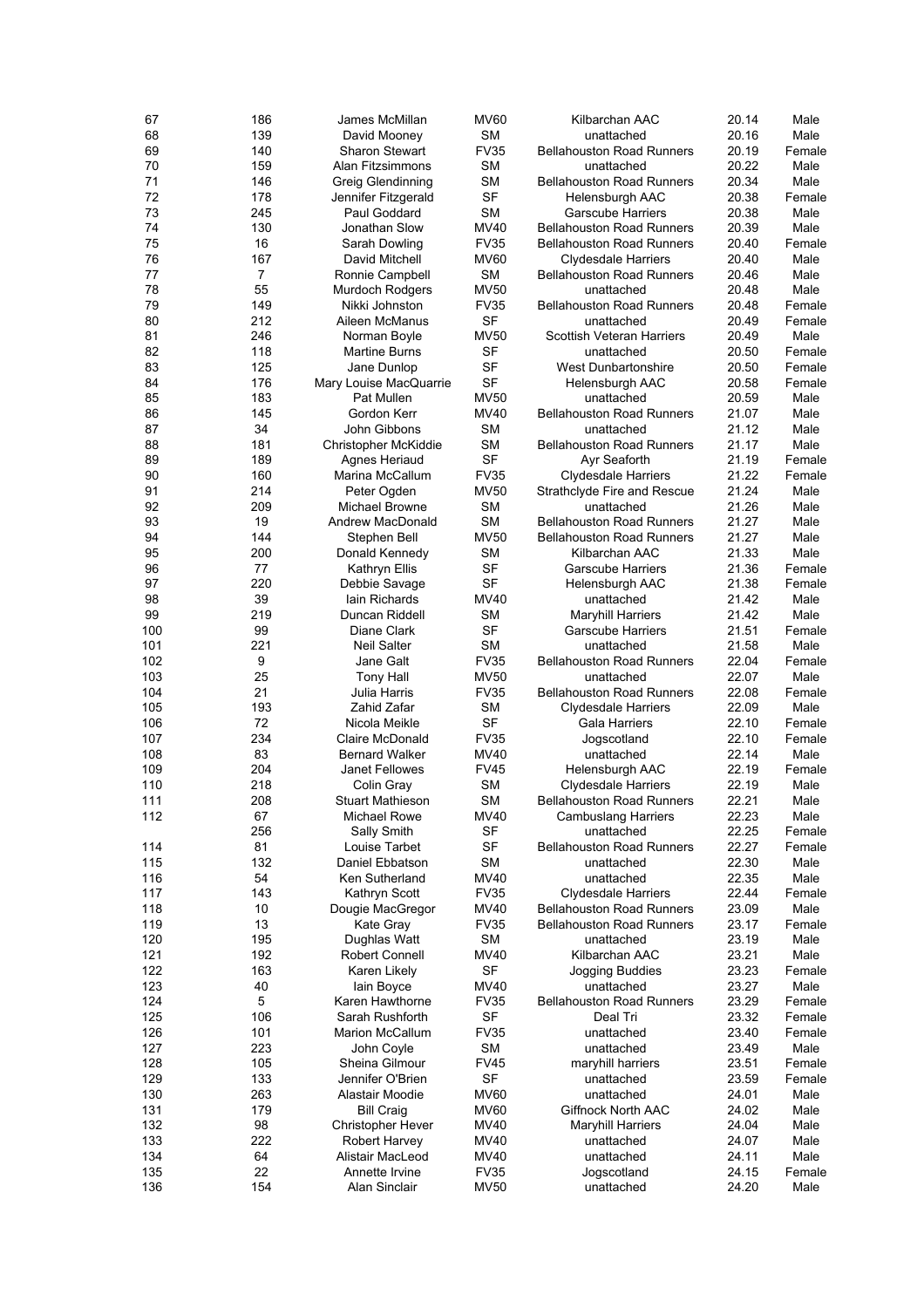| 137 | 124 | Nadia Atmouni              | SF          | <b>West Dunbartonshire</b>       | 24.25 | Female |
|-----|-----|----------------------------|-------------|----------------------------------|-------|--------|
| 138 | 224 | John Hamilton              | <b>SM</b>   | unattached                       | 24.27 | Male   |
| 139 | 127 | Caroline Hassan            | <b>FV35</b> | <b>Maryhill Harriers</b>         | 24.30 | Female |
| 140 | 116 | Cameron Taylor             | <b>SM</b>   | <b>Bellahouston Road Runners</b> | 24.31 | Male   |
| 141 | 168 | Isobel Martin              | <b>FV35</b> | <b>Maryhill Harriers</b>         | 24.34 | Female |
| 142 | 151 | <b>William Gormley</b>     | <b>MV40</b> | unattached                       | 24.35 | Male   |
| 143 | 97  | Alasdair Campbell          | <b>SM</b>   | unattached                       | 24.42 | Male   |
| 144 | 265 | Martin O'Donnell           | SM          | unattached                       | 24.45 | Male   |
| 145 | 264 | Kim Charnley               | <b>FV45</b> | Jogscotland                      | 24.48 | Female |
| 146 | 43  | Paul Diver                 | <b>SM</b>   | unattached                       | 24.51 | Male   |
| 147 | 236 | Gillian Bain               | <b>FV35</b> | unattached                       | 24.55 | Female |
| 148 | 123 | Janet Adam                 | <b>SF</b>   | unattached                       | 24.58 | Female |
| 149 | 93  | <b>Allison McGavock</b>    | <b>FV45</b> | unattached                       | 25.09 | Female |
| 150 | 207 | Margaret Peebles           | <b>FV35</b> | <b>Maryhill Harriers</b>         | 25.11 | Female |
| 151 | 82  | Sean Timmons               | MV40        | unattached                       | 25.13 | Male   |
| 152 | 191 | <b>Ronald Stewart</b>      | <b>MV50</b> | unattached                       | 25.14 | Male   |
| 153 | 80  | Nicola Dudds               | <b>SF</b>   | Jogscotland                      | 25.16 | Female |
| 154 | 117 | <b>Billy Cowan</b>         | Male        | unattached                       | 25.17 | Male   |
| 155 | 251 | Gavin Bell                 | <b>MV50</b> | unattached                       | 25.22 | Male   |
| 156 | 37  | Jennifer Smith             | <b>SF</b>   |                                  | 25.24 | Female |
|     | 240 | I W Smith                  |             | unattached                       |       |        |
| 157 |     |                            | <b>MV50</b> | unattached                       | 25.25 | Male   |
| 158 | 84  | <b>Heather Thomson</b>     | <b>SF</b>   | unattached                       | 25.32 | Female |
| 159 | 29  | Jean McCallum              | <b>FV45</b> | unattached                       | 25.34 | Female |
| 160 | 27  | <b>Brenda Armstrong</b>    | <b>FV45</b> | JogScotland                      | 25.35 | Female |
| 161 | 152 | Peter Brady                | <b>MV40</b> | unattached                       | 25.44 | Male   |
| 162 | 244 | Jennifer King              | <b>SF</b>   | unattached                       | 25.55 | Female |
| 163 | 96  | Joanne Taylor              | SF          | Jogscotland                      | 26.01 | Female |
| 164 | 121 | <b>Alison Harvey</b>       | <b>FV45</b> | unattached                       | 26.02 | Female |
| 165 | 233 | John Irving                | <b>SM</b>   | unattached                       | 26.08 | Male   |
| 166 | 107 | Angela Mason               | <b>FV35</b> | jogscotland                      | 26.21 | Female |
| 167 | 109 | David Percival             | <b>MV40</b> | unattached                       | 26.23 | Male   |
| 168 | 36  | Mercedes Richardson        | <b>FV35</b> | unattached                       | 26.27 | Female |
| 169 | 32  | Geraldine McDade           | <b>FV35</b> | JogScotland                      | 26.36 | Female |
| 170 | 262 | Gail Blackwood             | <b>FV45</b> | Jogscotland                      | 26.45 | Female |
| 171 | 180 | Elizabeth Johnston         | <b>FV35</b> | Jogscotland                      | 26.52 | Female |
| 172 | 90  | Liz Pitcairn               | <b>FV35</b> | unattached                       | 26.53 | Female |
| 173 | 258 | Peter Cunningham           | <b>MV50</b> | unattached                       | 26.53 | Male   |
| 174 | 166 | <b>Alison Yates</b>        | <b>FV35</b> | Jogscotland                      | 26.59 | Female |
| 175 | 95  | Janice Gould               | <b>FV45</b> | Jogscotland                      | 27.05 | Female |
| 176 | 104 | Jack McCumisky             | MV50        | Jogscotland                      | 27.09 | Male   |
| 177 | 162 | Jane Valentine             | SF          | unattached                       | 27.28 | Female |
| 178 | 248 | Julie Walker               | <b>SF</b>   | unattached                       | 27.32 | Female |
| 179 | 235 | Rosalind Wyllie            | <b>FV35</b> | unattached                       | 27.36 | Female |
| 180 | 78  | Denise White               | <b>FV35</b> | unattached                       | 27.37 | Female |
| 181 | 257 | Gillian Conigley           | <b>FV35</b> | unattached                       | 27.47 | Female |
| 182 | 48  | Valerie Murdoch            | <b>FV45</b> | unattached                       | 27.59 | Female |
| 183 | 49  | Lindsay Murdoch            | <b>SF</b>   | unattached                       | 27.59 | Female |
| 184 | 38  | <b>Bernadette Richards</b> | <b>FV35</b> | unattached                       | 28.09 | Female |
| 185 | 85  | David Kerr                 | <b>SM</b>   | unattached                       | 28.26 | Male   |
| 186 | 232 | <b>Walter Ewing</b>        | <b>MV60</b> | Shettleston                      | 28.39 | Male   |
| 187 | 250 | <b>Claire Smith</b>        | <b>SF</b>   | unattached                       | 28.45 | Female |
| 188 | 243 | Claire McKennedy           | <b>FV35</b> | unattached                       | 28.49 | Female |
| 189 | 255 | <b>Chris Weare</b>         | <b>SM</b>   | unattached                       | 29.28 | Male   |
| 190 | 112 | <b>Elaine Doherty</b>      | <b>FV35</b> | unattached                       | 29.50 | Female |
| 191 | 113 | Alice Murphy               | <b>FV35</b> | unattached                       | 29.50 | Female |
| 192 | 79  | Angela Keane               | <b>FV35</b> | unattached                       | 30.11 | Female |
| 193 | 50  | <b>Julie Lawtie</b>        | <b>SF</b>   | unattached                       | 30.22 | Female |
|     | 111 |                            | <b>SF</b>   |                                  |       |        |
| 194 |     | <b>Catherine Speirs</b>    | <b>SM</b>   | unattached                       | 30.24 | Female |
| 195 | 18  | Alan Scott                 |             | <b>Bellahouston Road Runners</b> | 30.28 | Male   |
| 196 | 47  | Sally Murray               | SF          | unattached                       | 30.28 | Female |
| 197 | 129 | Nicola McAllister          | SF          | unattached                       | 30.31 | Female |
| 198 | 56  | Gordon Hollerin            | MV40        | unattached                       | 30.32 | Male   |
| 199 | 231 | Mary Cuttle                | <b>FV35</b> | unattached                       | 30.57 | Female |
| 200 | 260 | Beth Crossan               | <b>FV35</b> | unattached                       | 31.00 | Female |
| 201 | 100 | Anne Marie Pation          | <b>FV35</b> | unattached                       | 31.06 | Female |
| 202 | 173 | Margaret Ferguson          | <b>FV45</b> | Jogscotland                      | 31.09 | Female |
| 203 | 42  | Emma Wright                | SF          | unattached                       | 31.10 | Female |
| 204 | 63  | Senga Smith                | <b>FV45</b> | unattached                       | 31.16 | Female |
| 205 | 62  | Rena Wiggins               | <b>FV55</b> | unattached                       | 31.20 | Female |
| 206 | 41  | Andrew Boyce               | <b>SM</b>   | unattached                       | 31.23 | Male   |